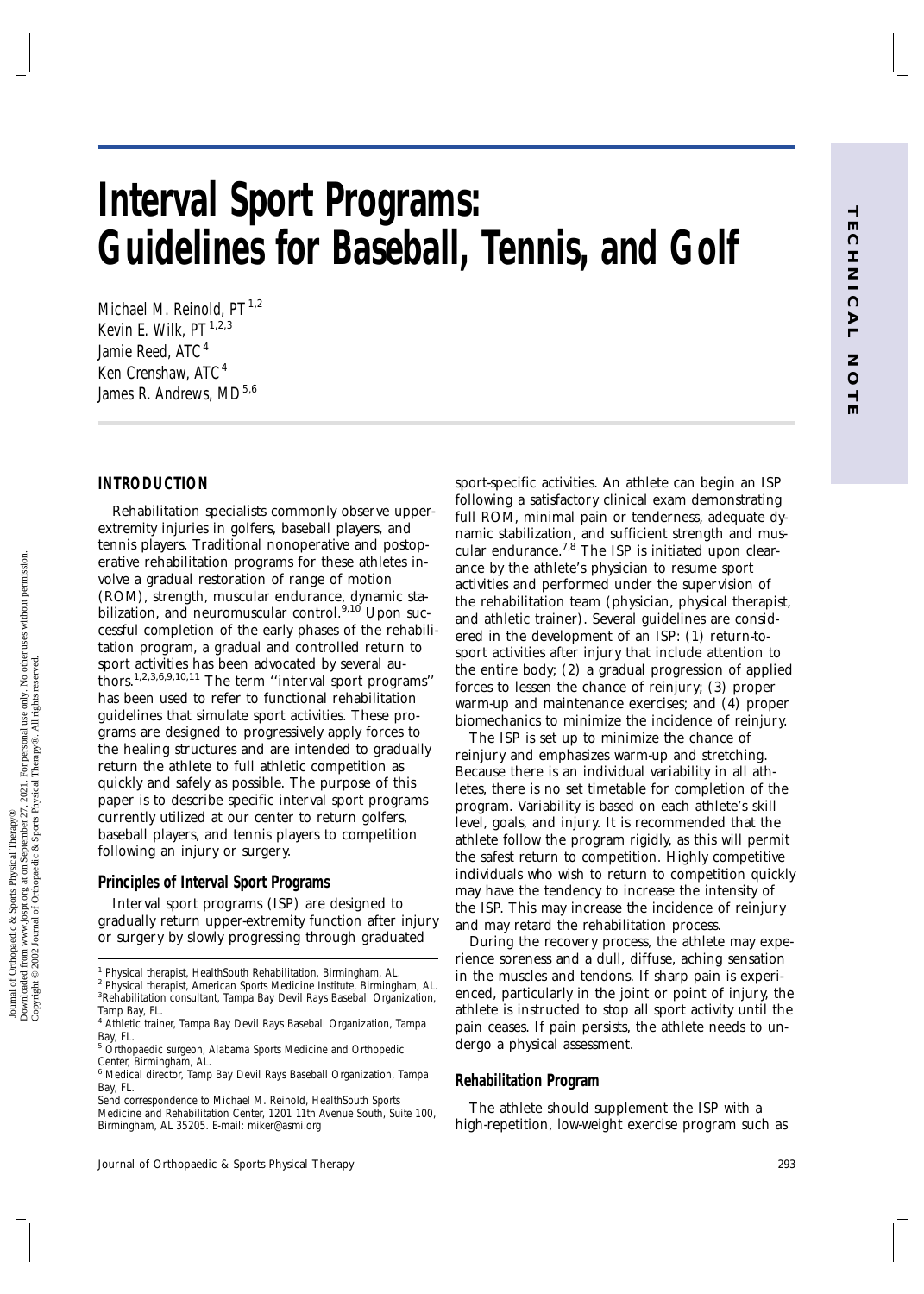the Throwers Ten Program. $6,10,11$  While the strengthening program should achieve a balance between anterior and posterior shoulder musculature, special emphasis should be given to the posterior rotator cuff and scapular musculature for any strengthening program.9,10

The rehabilitation program should follow a sequential order of alternating days.<sup>6</sup> All strengthening, plyometric, and neuromuscular control drills should be performed 3 times per week (with a day off in between) on the same day as the ISP (Table 1). The athlete should warm up, stretch, and perform 1 set of each exercise before the ISP, followed by 2 sets of each exercise after the ISP. This provides an adequate warm-up but also ensures maintenance of necessary ROM and flexibility of the upper extremity. Cryotherapy may be used following the completion of the rehabilitation program to minimize pain and inflammation.

The alternate days are used for lower-extremity, cardiovascular, and core-stability training. In addition, the athlete performs ROM and light strengthening exercises that emphasize the posterior rotator cuff and scapular muscles.<sup>6</sup> The cycle is repeated throughout the week and the seventh day is designated for rest and light ROM and stretching exercises.

#### **Warm-Up**

An adequate warm-up is essential before beginning the ISP. The amount of warm-up will vary from person to person; therefore, the athlete should jog or cycle until developing a light sweat, then progress to the flexibility exercises. Because most sport motions involve the entire body, all muscle groups should be stretched prior to the ISP. Capsular stretches and shoulder ROM exercises $6,9,10,11$  should be performed as needed before beginning the ISP.

**TABLE 1.** Rehabilitation program commonly used for golfers, baseball players, and tennis players.\*

| Mon, Wed, Fri               | Tue, Thu, Sat                         | Sun          |
|-----------------------------|---------------------------------------|--------------|
| • Throwers Ten <sup>t</sup> | • LE strengthening                    | • Light ROM  |
| • Plyometrics               | • Cardiovascular                      | • Stretching |
| • Neuromuscular             | • Core stability                      |              |
| control drills              | • Stretching                          |              |
| • Stretching                | • Posterior RTC and                   |              |
| $\cdot$ ISP                 | scapula<br>strengthening <sup>#</sup> |              |

\*  $ISP =$  interval sport program; LE = lower extremity; RTC = rotator cuff; ROM = range of motion.

† Consists of a set of specific exercises designed to increase strength and flexibility of the upper extremity.6,10,11

<sup>‡</sup> Strengthening of the posterior rotator cuff and scapular muscles are incorporated on alternating days during the early phases of rehabilitation. As the athlete progresses to more of a maintenance program, these exercises are discontinued on these days.

## **SPECIFIC INTERVAL SPORT PROGRAMS**

#### **Interval Throwing Program**

An interval throwing program is used to gradually return baseball pitchers and positional players to competition. The interval throwing program is used for high school, college, and professional baseball players and is divided into 2 phases. Our interval throwing program has been developed based on research conducted in our laboratory quantifying the biomechanics of flat-ground, long-toss, and partialeffort throwing. $4,5$ 

The interval throwing program is initiated with throwing on flat-ground for approximately 4 to 6 weeks (Table 2). The athlete begins throwing at 13.7 m (45 ft) and gradually progresses to 18.3, 27.4, 36.6, 45.7, and 54.8 m (60, 90, 120, 150, and 180 ft, respectively).

A critical aspect of the interval throwing program is the use of proper throwing mechanics. The use of the ''crow hop'' method simulates the throwing act, emphasizing proper body mechanics. A pitching coach and sports biomechanist may be valuable allies to the rehabilitation team to ensure the use of proper throwing mechanics. Components of the crow hop method are first a hop, then a skip, followed by the throw. The velocity of the throw is determined by the distance, whereas the ball should be thrown with an arc and have only enough momentum to travel the desired distance.

Using the crow hop method, the athlete should begin warm-up throws at a comfortable distance of approximately 9.1 to 13.7 m (30 to 45 ft) and then progress to the distance indicated for each step of the interval throwing program. The program consists of throwing at each step 2 to 3 times on separate days without pain or symptoms before progressing to the next step. Initially, the athlete will perform 2 sets of 25 throws at the specified distance. Adequate warm-up before each set and a rest of 5 to 10 minutes is encouraged. The amount of throws is then increased to 3 sets of 25 throws at each distance, and finally to the next distance in the sequence. If pain exists at a particular step, the athlete is instructed to return to the previous asymptomatic step and attempt to progress again when symptoms subside.

Positional players are instructed to progress through the entire interval throwing program before beginning position-specific drills. However, pitchers are instructed to progress through 36.6 m (120 ft) of long-toss throwing (phase 1, step 8). At this time, they may opt to continue the normal progression or they may advance to step 14 of phase 1. This step is intended specifically for pitchers and involves 10 to 15 throws at progressive distances of 18.3, 27.4, and 36.6 m (60, 90, and 120 ft, respectively), followed by flat-ground throwing from 18.3 m (60 ft) using nor-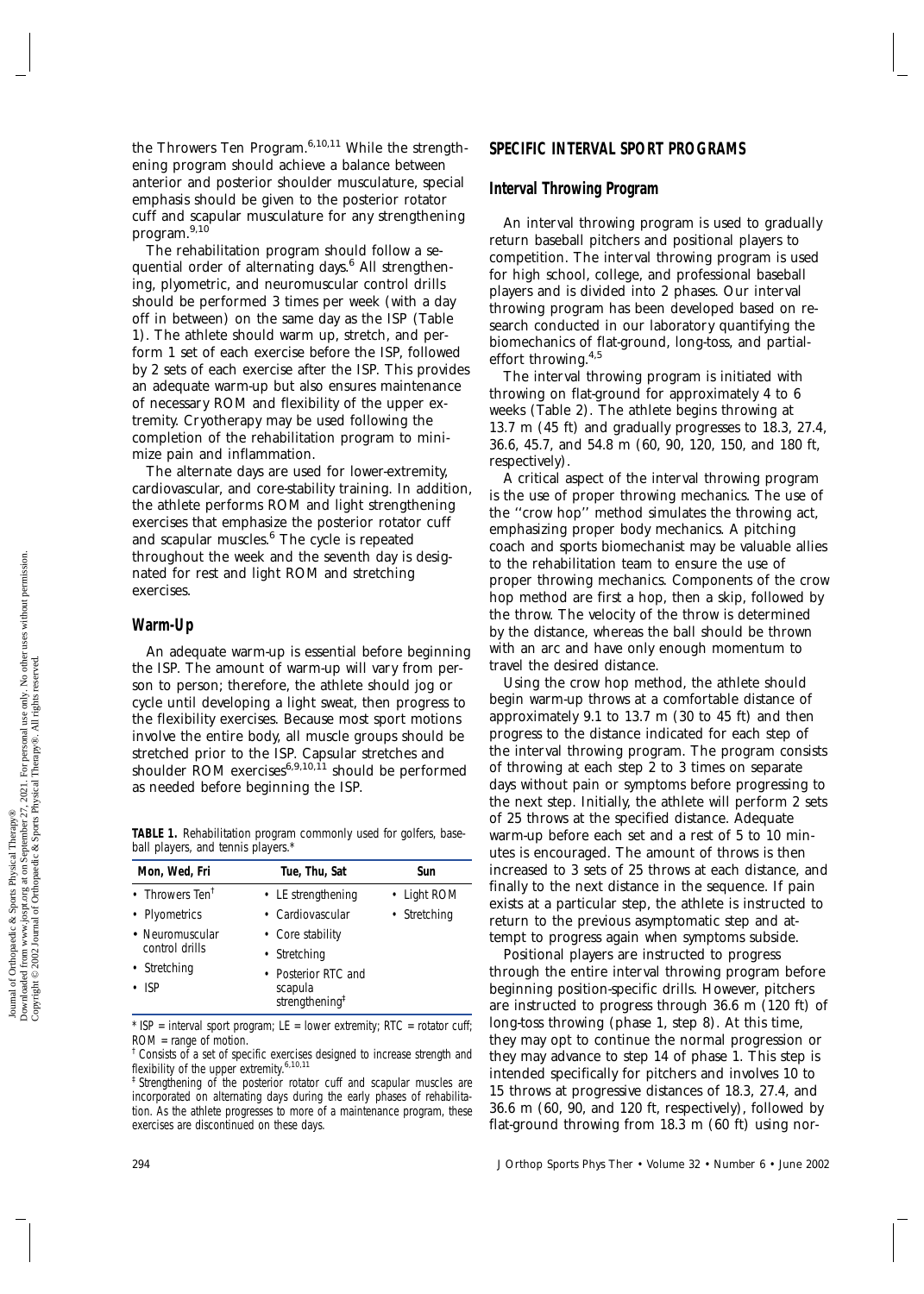| 45-Ft Phase                                                                                                                                                                                                                                                                                                                     | 60-Ft Phase                                                                                                                                                                                                                                                                                                                    | 90-Ft Phase                                                                                                                                                                                                                                                                                                                                                                                 | 120-Ft Phase                                                                                                                                                                                                                                                                                                                                                               |
|---------------------------------------------------------------------------------------------------------------------------------------------------------------------------------------------------------------------------------------------------------------------------------------------------------------------------------|--------------------------------------------------------------------------------------------------------------------------------------------------------------------------------------------------------------------------------------------------------------------------------------------------------------------------------|---------------------------------------------------------------------------------------------------------------------------------------------------------------------------------------------------------------------------------------------------------------------------------------------------------------------------------------------------------------------------------------------|----------------------------------------------------------------------------------------------------------------------------------------------------------------------------------------------------------------------------------------------------------------------------------------------------------------------------------------------------------------------------|
| Step 1:<br>A) Warm-up throwing<br>B) 45 ft, 25 throws<br>C) Rest 5-10 min<br>D) Warm-up throwing<br>45 ft, 25 throws<br>E)                                                                                                                                                                                                      | Step 3: A) Warm-up throwing<br>B) 60 ft, 25 throws<br>C) Rest $5-10$ min<br>D) Warm-up throwing<br>E) 60 ft, 25 throws                                                                                                                                                                                                         | Step 5: A) Warm-up throwing<br>B) 90 ft, 25 throws<br>C) Rest 5-10 min<br>D) Warm-up throwing<br>E) 90 ft, 25 throws                                                                                                                                                                                                                                                                        | Step 7: A) Warm-up throwing<br>B) 120 ft, 25 throws<br>C) Rest 5-10 min<br>D) Warm-up throwing<br>E) 120 ft, 25 throws                                                                                                                                                                                                                                                     |
| Step 2:<br>A) Warm-up throwing<br>B) 45 ft, 25 throws<br>C) Rest 5-10 min<br>D) Warm-up throwing<br>45 ft, 25 throws<br>E)<br>Rest 5-10 min<br>F)<br>G) Warm-up throwing<br>H) 45 ft, 25 throws                                                                                                                                 | A) Warm-up throwing<br>Step $4$ :<br>B) 60 ft, 25 throws<br>C) Rest 5-10 min<br>D) Warm-up throwing<br>$E)$ 60 ft, 25 throws<br>$F)$ Rest 5-10 min<br>G) Warm-up throwing<br>H) 60 ft, 25 throws                                                                                                                               | A) Warm-up throwing<br>Step $6:$<br>B) 90 ft, 25 throws<br>Rest 5-10 min<br>C)<br>D) Warm-up throwing<br>$E)$ 90 ft, 25 throws<br>Rest 5-10 min<br>F)<br>G) Warm-up throwing<br>H) 90 ft, 25 throws                                                                                                                                                                                         | Step 8: A) Warm-up throwing<br>B) 120 ft, 25 throws<br>C) Rest 5-10 min<br>D) Warm-up throwing<br>E) 120 ft, 25 throws<br>$F)$ Rest 5-10 min<br>G) Warm-up throwing<br>H) 120 ft, 25 throws                                                                                                                                                                                |
| 150-Ft Phase                                                                                                                                                                                                                                                                                                                    |                                                                                                                                                                                                                                                                                                                                | 180-Ft Phase                                                                                                                                                                                                                                                                                                                                                                                |                                                                                                                                                                                                                                                                                                                                                                            |
| Step 9:<br>A) Warm-up throwing<br>B) 150 ft, 25 throws<br>C) Rest 5-10 min<br>D) Warm-up throwing<br>150 ft, 25 throws<br>E)<br>Step 10: A) Warm-up throwing<br>B) 150 ft, 25 throws<br>C) Rest 5-10 min<br>D) Warm-up throwing<br>E)<br>150 ft, 25 throws<br>$F)$ Rest 5-10 min<br>G) Warm-up throwing<br>H) 150 ft, 25 throws | Step 11: A) Warm-up throwing<br>B) 180 ft, 25 throws<br>C) Rest $5-10$ min<br>D) Warm-up throwing<br>180 ft, 25 throws<br>E)<br>Step 12: A) Warm-up throwing<br>B) 180 ft, 25 throws<br>$C)$ Rest 5-10 min<br>D) Warm-up throwing<br>E) 180 ft, 25 throws<br>$F)$ Rest 5-10 min<br>G) Warm-up throwing<br>H) 180 ft, 25 throws | Step 13: A) Warm-up throwing<br>B) 180 ft, 25 throws<br>C) Rest $5-10$ min<br>D) Warm-up throwing<br>180 ft, 25 throws<br>E)<br>$F)$ Rest 5-10 min<br>G) Warm-up throwing<br>H) 180 ft, 20 throws<br>Rest 5-10 min<br>$\vert$ )<br>J) Warm-up throwing<br>K) 15 throws, progress-<br>ing from 120 to 90<br>ft<br>Step 14: Return to respective<br>position or progress to<br>step 14 below. | Note:<br>All throws should be on an arc<br>with a crow hop.<br>Warm-up throws consist of 10 to<br>20 throws at approximately 30 ft.<br>Throwing program should be<br>performed every other day, 3<br>times per week unless otherwise<br>specified by a physician or reha-<br>bilitation specialist.<br>Perform each step _______ times<br>before progressing to next step. |
|                                                                                                                                                                                                                                                                                                                                 |                                                                                                                                                                                                                                                                                                                                | Flat-Ground Throwing for Baseball Pitchers                                                                                                                                                                                                                                                                                                                                                  |                                                                                                                                                                                                                                                                                                                                                                            |
| Step 14: A) Warm-up throwing<br>B) 60 ft, 10-15 throws<br>C) 90 ft, 10 throws<br>D) 120 ft, 10 throws<br>throws                                                                                                                                                                                                                 | E) 60 ft (flat-ground) using pitching mechanics, 20-30                                                                                                                                                                                                                                                                         | Step 15: A) Warm-up throwing<br>B) 60 ft, 10-15 throws<br>C) 90 ft, 10 throws<br>D) 120 ft, 10 throws<br>throws<br>60-90 ft, 10-15 throws<br>F)<br>Progress to phase 2: throwing off the mound                                                                                                                                                                                              | E) 60 ft (flat-ground) using pitching mechanics, 20-30<br>G) 60 ft (flat-ground) using pitching mechanics, 20 throws                                                                                                                                                                                                                                                       |
|                                                                                                                                                                                                                                                                                                                                 |                                                                                                                                                                                                                                                                                                                                |                                                                                                                                                                                                                                                                                                                                                                                             |                                                                                                                                                                                                                                                                                                                                                                            |

**TABLE 2.** Interval throwing program for baseball players: phase 1.\*

 $*$  45 ft = 13.7 m; 60 ft = 18.3 m; 90 ft = 27.4 m; 120 ft = 36.6 m; 150 ft = 45.7 m; 180 ft = 54.8 m.

mal pitching mechanics, thereby initiating throws on a straight line without an arc and crow hop.

After the pitcher can perform phase 1 without symptoms, he is ready to progress to phase 2: throwing off the mound (Table 3). Just as the advancement to this phase was gradual and progressive, so must the return to unrestricted pitching follow the same principles. The length of phase 2 is determined specifically for each athlete. A pitcher should first throw only fastballs at 50% effort, and progress to 75% and 100% effort. The use of a radar gun may be helpful to assist in effort control.

Phase 2 of the interval throwing program begins by using the 36.6-m (120-ft) step of phase 1 as a warm-up. The pitcher then throws 15 throws off the mound using full wind-up pitching mechanics at 50% effort. As the player progresses through phase

2, the number of pitches as well as the percent effort of throwing is gradually advanced until the athlete is allowed to pitch light batting practice. At this time, the player may start more stressful pitches such as breaking balls, as well as the initiation of simulated games.

In the event that an injury occurs during the competitive season, an abbreviated interval throwing program is used in conjunction with a rehabilitation program (Table 4). The program is designed to expediently return the athlete to competition within 21 days.

# **Little League Interval Throwing Program**

The little league interval throwing program (Table 5) parallels the previously outlined interval throwing program in providing the youth baseball player with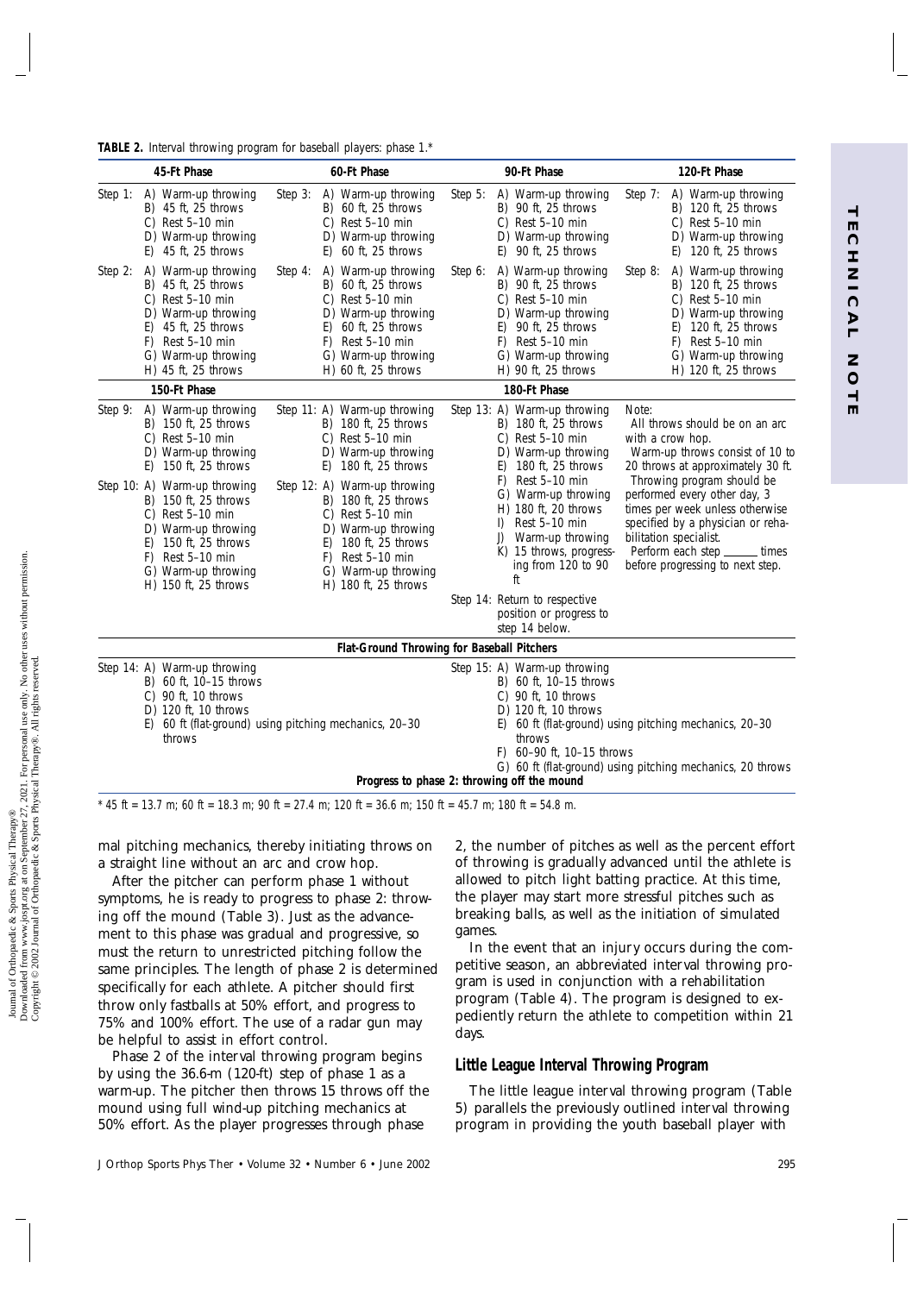| iliuuliu.   |                     |                                                                         |
|-------------|---------------------|-------------------------------------------------------------------------|
|             |                     | Stage 1: Fastballs Only                                                 |
| Step $1$ :  | A)                  | Interval throwing <sup>#</sup>                                          |
|             | B)                  | 15 throws, 50%                                                          |
| Step 2:     | A)                  | Interval throwing <sup>#</sup>                                          |
|             | B)                  | 30 throws, 50%                                                          |
| Step 3:     | A)                  | Interval throwing <sup>1</sup>                                          |
|             | B)                  | 45 throws, 50%                                                          |
| Step $4:$   | A)                  | Interval throwing <sup>1</sup>                                          |
|             | B)                  | 60 throws, 50%                                                          |
| Step 5:     | A)                  | Interval throwing <sup>#</sup>                                          |
|             | B)                  | 70 throws, 50%                                                          |
| Step 6:     | A)                  | 45 throws, 50%                                                          |
|             | B)                  | 30 throws, 75%                                                          |
| Step $7:$   | A)                  | 30 throws, 50%                                                          |
|             | B)                  | 45 throws, 75%                                                          |
| Step 8:     | A)                  | 10 throws, 50%                                                          |
|             | B)                  | 65 throws, 75%                                                          |
|             |                     | Stage 2: Fastballs Only                                                 |
|             |                     | 60 throws, 75%                                                          |
|             |                     | 15 throws, batting practice                                             |
|             |                     | 50-60 throws, 75%                                                       |
|             | B)                  | 30 throws, batting practice                                             |
| Step $11$ : | A)                  | 45-50 throws, 75%                                                       |
|             | B)                  | 45 throws, batting practice                                             |
|             |                     | Stage 3                                                                 |
| Step $12$ : |                     | 30 throws, 75%                                                          |
|             | B)                  | 15 throws, 50%, begin breaking balls                                    |
|             | C)                  | 45-60 throws, batting practice, fastball only                           |
| Step 13:    | A)                  | 30 throws, 75%                                                          |
|             | B)                  | 30 breaking balls, 75%                                                  |
|             | C)                  | 30 throws, batting practice                                             |
| Step $14$ : | A)                  | 30 throws, 75%                                                          |
|             |                     |                                                                         |
|             | B)                  | 60–90 throws, batting practice, gradually increase                      |
|             |                     | breaking balls                                                          |
| Step $15$ : | A)                  | Simulated game: progressing by 15 throws per work-<br>out (pitch count) |
|             | Step 9:<br>Step 10: | A)<br>B)<br>A)<br>A)                                                    |

**TABLE 3.** Interval throwing program, phase 2: throwing off the mound.\*†

\* Represents percentage effort.

† All throwing off the mound should be done in the presence of a pitching coach or sport biomechanist to stress proper throwing mechanics (use speed gun to aid in effort control).

‡ Use interval throwing 120-ft (36.6-m) phase as warm-up.

a graduated progression of throwing distances. Alterations are made based on the size of little league fields and the distance from home plate to the mound, compared to high school and adult playing situations. Similar warm-up and flexibility exercises are incorporated. The little league player begins throwing with a warm-up consisting of lobbing the ball 4.6 to 6.1 m (15 to 20 ft). The player then performs 2 sets of 25 throws at 9.1 m (30 ft) with a 15-minute rest in between. As the athlete progresses, 3 sets of 25 throws are initiated. The little league player progresses from 9.1 to 13.7, 18.3, and 27.4 m (30 to 45, 60, and 90 ft, respectively), and follows with positional drills and pitching off the mound similar to phase 2 of the interval throwing program.

**TABLE 4.** Short-duration interval throwing program.\*

| Day 1:         | A) 45 ft, 30 throws<br>B) 60 ft, 30 throws                                                        |                    | Day 11: A) 60 ft, 50 throws<br>B) 90 ft, 20 throws<br>C) 120 ft, 60 throws<br>D) 60 ft, 20 throws              |
|----------------|---------------------------------------------------------------------------------------------------|--------------------|----------------------------------------------------------------------------------------------------------------|
| Day 2:         | A) 45 ft, 45 throws<br>B) 60 ft, 45 throws                                                        | Day 12: A) Rest    |                                                                                                                |
|                | <b>Day 3:</b> A) 60 ft, 125 throws                                                                |                    | Day 13: A) 60 ft, 100 throws<br>B) Bullpen pitching,<br>fastballs only, 25<br>pitches, 75% effort              |
| Day 4:         | A) 60 ft, 85 throws<br>B) 90 ft, 30 throws<br>C) 60 ft, 20 throws                                 |                    | Day 14: A) 45 ft, 50 throws<br>B) 90 ft, 30 throws<br>C) 120 ft, 20 throws<br>D) 45 ft, 50 throws              |
| Day 5: A) Rest |                                                                                                   |                    | Day 15: A) 60 ft, 100 throws<br>B) Bullpen pitching,<br>fastballs and<br>change-ups, 35<br>pitches, 80% effort |
| Day 6:         | A) 60 ft, 100 throws<br>B) 90 ft, 30 throws<br>C) 60 ft, 20 throws                                | Day $16: A$ ) Rest |                                                                                                                |
| Day 7:         | A) 60 ft, 50 throws<br>B) 90 ft, 50 throws<br>C) 60 ft, 50 throws                                 |                    | Day 17: A) 60 ft, 100 throws<br>B) Bullpen pitching, all<br>pitches, 45 pitches,<br>100% effort                |
| Day 8:         | A) 60 ft, 50 throws<br>B) 90 ft, 50 throws<br>C) 120 ft, 25 throws<br>D) 60 ft, 20 throws         |                    | Day 18: A) 45 ft, 50 throws<br>B) 90 ft, 30 throws<br>C) 120 ft, 20 throws<br>D) 45 ft, 50 throws              |
| Day 9:         | A) Rest                                                                                           |                    | Day 19: A) Simulated game, 25<br>pitches                                                                       |
|                | Day 10: A) 60 ft, 50 throws<br>B) 90 ft, 20 throws<br>C) 120 ft, 50 throws<br>D) 60 ft, 20 throws |                    | Day 20: A) 45 ft, 50 throws<br>B) 90 ft, 30 throws<br>C) 120 ft, 20 throws<br>D) 45 ft, 50 throws              |
|                |                                                                                                   |                    | Day 21: A) Game, 25-35<br>pitches                                                                              |

 $*$  45 ft = 13.7 m; 60 ft = 18.3 m; 90 ft = 27.4 m; 120 ft = 36.6 m.

## **Interval Tennis Program**

The interval tennis program (Table 6) is used for athletes returning to racquet sports such as tennis and racquetball. The same general principles of any ISP should be followed before initiating the interval tennis program.

The interval tennis program is divided into approximately 4 to 6 weeks of progressive participation. Proper biomechanics should be emphasized including a full follow-through of each shot. The first 2 weeks involve a gradual progression of forehand and backhand shots, applying 50% effort during week 1 and 75% effort during week 2. If the athlete can tolerate the latter, the athlete may progress to serving the ball at 50% effort during weeks 3 through 4. At weeks 4 through 6, the athlete may progress to full-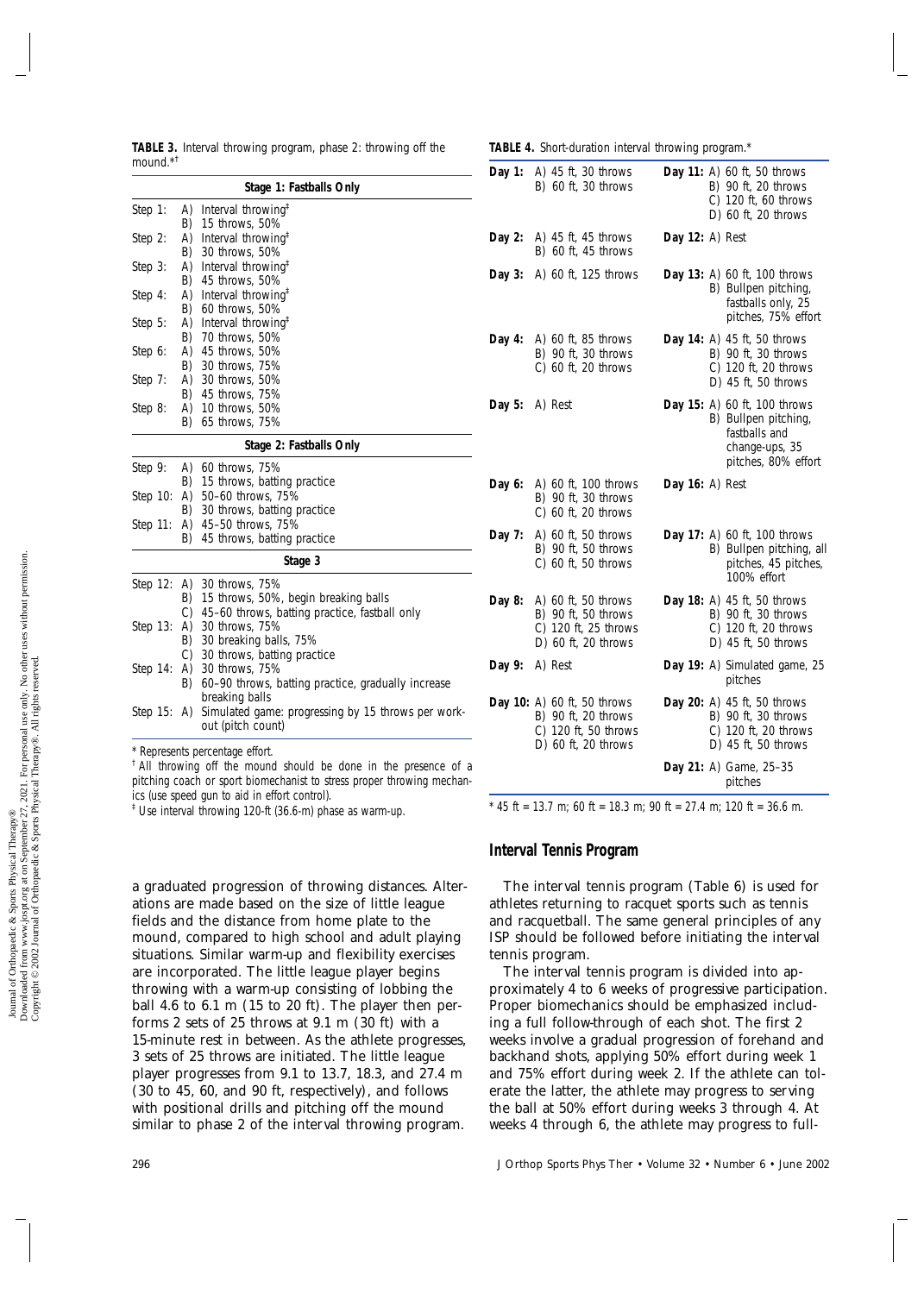|  |  | TABLE 5. Little league interval throwing program.* |
|--|--|----------------------------------------------------|
|  |  |                                                    |

|           | 30-Ft Phase                                                                                                                                                                |           | 45-Ft Phase                                                                                                                                                                                                                                                  |
|-----------|----------------------------------------------------------------------------------------------------------------------------------------------------------------------------|-----------|--------------------------------------------------------------------------------------------------------------------------------------------------------------------------------------------------------------------------------------------------------------|
| Step 1:   | A) Warm-up throwing<br>B) 30 ft, 25 throws<br>C) Rest 15 min<br>D) Warm-up throwing<br>30 ft, 25 throws<br>E)                                                              | Step $3:$ | A) Warm-up throwing<br>B) 45 ft, 25 throws<br>C) Rest 15 min<br>D) Warm-up throwing<br>45 ft, 25 throws<br>E)                                                                                                                                                |
| Step $2:$ | A) Warm-up throwing<br>B) 30 ft, 25 throws<br>C) Rest 10 min<br>D) Warm-up throwing<br>E) 30 ft, 25 throws<br>F) Rest 10 min<br>G) Warm-up throwing<br>H) 30 ft, 25 throws | Step 4:   | A) Warm-up throwing<br>B) 45 ft, 25 throws<br>C) Rest 10 min<br>D) Warm-up throwing<br>45 ft, 25 throws<br>E)<br>F) Rest 10 min<br>G) Warm-up throwing<br>H) 45 ft, 25 throws                                                                                |
|           | 60-Ft Phase                                                                                                                                                                |           | 90-Ft Phase                                                                                                                                                                                                                                                  |
| Step 5:   | A) Warm-up throwing<br>B) 60 ft, 25 throws<br>C) Rest 15 min<br>D) Warm-up throwing<br>$E)$ 60 ft, 25 throws                                                               | Step $7:$ | A) Warm-up throwing<br>B) 90 ft, 25 throws<br>C) Rest 15 min<br>D) Warm-up throwing<br>$E)$ 90 ft, 25 throws                                                                                                                                                 |
| Step 6:   | A) Warm-up throwing<br>B) 60 ft, 25 throws<br>C) Rest 10 min<br>D) Warm-up throwing<br>E) 60 ft, 25 throws<br>F) Rest 10 min<br>G) Warm-up throwing<br>H) 60 ft, 25 throws | Step 8:   | A) Warm-up throwing<br>B) 90 ft, 20 throws<br>C) Rest 10 min<br>D) Warm-up throwing<br>E) 60 ft, 20 throws<br>F) Rest 10 min<br>G) Warm-up throwing<br>H) 45 ft, 20 throws<br>Rest 10 min<br>$\mathsf{D}$<br>Warm-up throwing<br>J<br>45 ft, 15 throws<br>K) |

|        | Monday                                                            | Wednesday                                                         | Friday                                                                                             |
|--------|-------------------------------------------------------------------|-------------------------------------------------------------------|----------------------------------------------------------------------------------------------------|
| Week 1 | 12 FH                                                             | 15 FH                                                             | 15 FH                                                                                              |
|        | 8 BH                                                              | 8 BH                                                              | 10 BH                                                                                              |
|        | 10-min rest                                                       | 10-min rest                                                       | 10-min rest                                                                                        |
|        | 13 FH                                                             | 15 FH                                                             | 15 FH                                                                                              |
|        | 7 BH                                                              | 7 BH                                                              | 10 BH                                                                                              |
| Week 2 | 25 FH                                                             | 30 FH                                                             | 30 FH                                                                                              |
|        | 15 BH                                                             | 20 BH                                                             | 25 BH                                                                                              |
|        | 10-min rest                                                       | 10-min rest                                                       | 10-min rest                                                                                        |
|        | 25 FH                                                             | 30 FH                                                             | 30 FH                                                                                              |
|        | 15 BH                                                             | 20 BH                                                             | 25 BH                                                                                              |
| Week 3 | 30 FH<br>25 BH<br>10 SR<br>10-min rest<br>30 FH<br>25 BH<br>10 SR | 30 FH<br>25 BH<br>15 SR<br>10-min rest<br>30 FH<br>25 BH<br>15 SR | 30 FH<br>30 BH<br>15 SR<br>10-min rest<br>30 FH<br>15 SR<br>10-min rest<br>30 FH<br>30 BH<br>15 SR |
| Week 4 | 30 FH                                                             | 30 FH                                                             | 30 FH                                                                                              |
|        | 30 BH                                                             | 30 BH                                                             | 30 BH                                                                                              |
|        | 10 SR                                                             | 10 SR                                                             | 10 SR                                                                                              |
|        | 10-min rest                                                       | 10-min rest                                                       | 10-min rest                                                                                        |
|        | Play 3 games                                                      | Play set                                                          | Play 1.5 sets                                                                                      |
|        | 10 FH                                                             | 10 FH                                                             | 10 FH                                                                                              |
|        | 10 BH                                                             | 10 BH                                                             | 10 BH                                                                                              |
|        | 5 SR                                                              | 5 SR                                                              | 3 SR                                                                                               |

 $*$  30 ft = 9.1 m; 45 ft = 13.7 m; 60 ft = 18.3 m; 90 ft = 27.4 m.

effort forehand and backhand shots and serves at 75% effort. Playing is initiated by progressing from 3 games to 1.5 sets. Upon completion of the interval tennis program, the athlete may begin playing full matches as tolerated.

# **Interval Golf Program (IGP)**

The IGP (Table 7) follows a progression of approximately 5 weeks. Shots involving full golf swings are initiated using a progression from short irons (wedges, 9-iron, and 8-iron), medium irons (7-iron, 6-iron, and 5-iron), long irons (4-iron, 3-iron, and 2-iron), fairway woods (5-wood and 3-wood), to the driver to allow the progression of force production. The golfer is encouraged to begin using each club with a tee to avoid the deleterious forces that may be produced during a divot. Swings are initiated at partial effort and progressed to full effort as tolerated.

The first week begins with light putting and chipping drills and progresses to light short-iron shots by the end of the week. Medium irons are initiated during week 2 while the number of shots is increased. Putting and chipping are performed throughout to allow for an active period of rest between sets of iron **TABLE 6.** Interval tennis program.\*

shots. Long irons are begun at the beginning of week 3, followed by the initiation of fairway woods. Again, the number of shots using each iron and wood is progressed, until the use of the driver is initiated at week 4. If the golfer progresses through the IGP without complaints, 9 holes of golf are allowed at the end of week 4 and increased to 18 holes by the end of the fifth week. As with any ISP, proper biomechanics are essential throughout the progression.

 $*$  SR = serves; FH = forehand shots; BH = backhand shots.

# **SUMMARY**

In using an ISP in conjunction with a structured rehabilitation program, the athlete should be able to return to full competition status. The general guidelines and specific programs outlined are used to minimize the chance of reinjury and to facilitate the return of function and confidence in the athlete. The program and its progression should be modified to meet the specific needs of each individual athlete. A comprehensive program consisting of a proper maintenance rehabilitation program incorporating strengthening, flexibility, plyometric, dynamic stabilization, and neuromuscular controls drills, as well as appropriate warm-up procedures and biomechanics, is essential in returning athletes to competition as quickly and safely as possible.

Journal of Orthopaedic & Sports Physical Therapy®